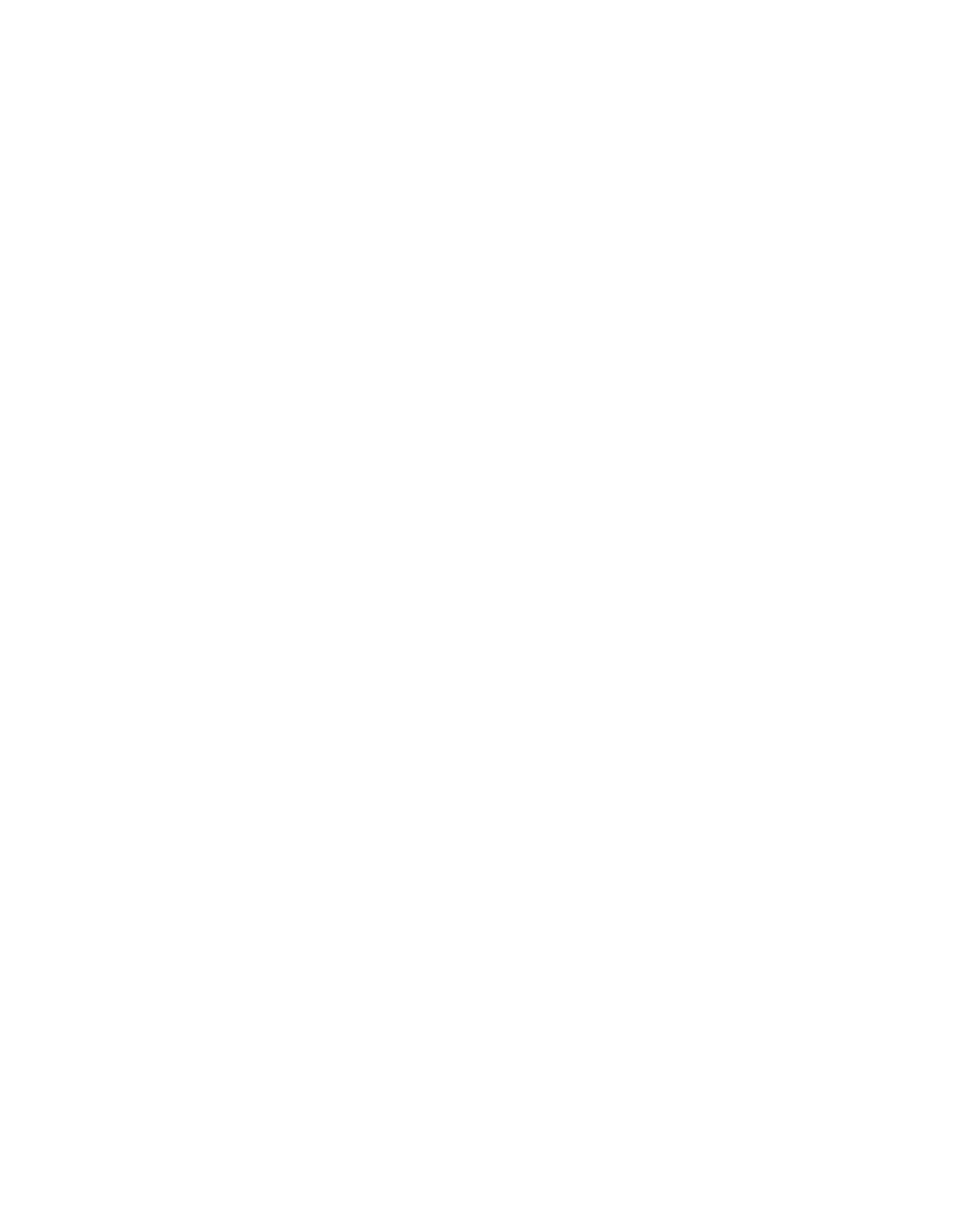#### DEFENDANT: **ESTEBAN SANTIAGO-RUIZ**  CASE NUMBER: **17-60022-CR-BLOOM CRIMINAL MONETARY PENALTIES**

The defendant must pay the total criminal monetary penalties under the schedule of payments on Sheet 6.

|               | Assessment | ÷<br>Fine<br>_______ | Restitution     |
|---------------|------------|----------------------|-----------------|
| <b>TOTALS</b> | \$1,100.00 | \$0.00               | <b>RESERVED</b> |

**The determination of restitution is deferred until 11/2/2018 at 1:30 pm in Miami, 400 North Miami Avenue in Courtroom 10-2. An Amended Judgment in a Criminal Case (AO 245C) will be entered after such determination.** 

**The defendant must make restitution (including community restitution) to the attached list of payees in the amount listed below.** 

**If the defendant makes a partial payment, each payee shall receive an approximately proportioned payment, unless specified otherwise in the priority order or percentage payment column below. However, pursuant to 18 U.S.C. § 3664(i), all nonfederal victims must be paid before the United States is paid.**

| <b>NAME OF PAYEE</b> | <b>TOTAL</b>    | <b>RESTITUTION</b> | <b>PRIORITY OR</b> |
|----------------------|-----------------|--------------------|--------------------|
|                      | $L$ OSS*        | <b>ORDERED</b>     | <b>PERCENTAGE</b>  |
| RESERVED             | <b>RESERVED</b> | <b>RESERVED</b>    | <b>RESERVED</b>    |

**Restitution with Imprisonment - It is further ordered that the defendant shall pay restitution in the amount of RESERVED. During the period of incarceration, payment shall be made as follows: (1) if the defendant earns wages in a Federal Prison Industries (UNICOR) job, then the defendant must pay 50% of wages earned toward the financial obligations imposed by this Judgment in a Criminal Case; (2) if the defendant does not work in a UNICOR job, then the defendant must pay a minimum of \$25.00 per quarter toward the financial obligations imposed in this order. Upon release of incarceration, the defendant shall pay restitution at the rate of 10% of monthly gross earnings, until such time as the court may alter that payment schedule in the interests of justice. The U.S. Bureau of Prisons, U.S. Probation Office and U.S. Attorney's Office shall monitor the payment of restitution and report to the court any material change in the defendant's ability to pay. These payments do not preclude the government from using other assets or income of the defendant to satisfy the restitution obligations.** 

\* Findings for the total amount of losses are required under Chapters 109A, 110, 110A, and 113A of Title 18 for offenses committed on or after September 13, 1994, but before April 23, 1996.

\*\*Assessment due immediately unless otherwise ordered by the Court.